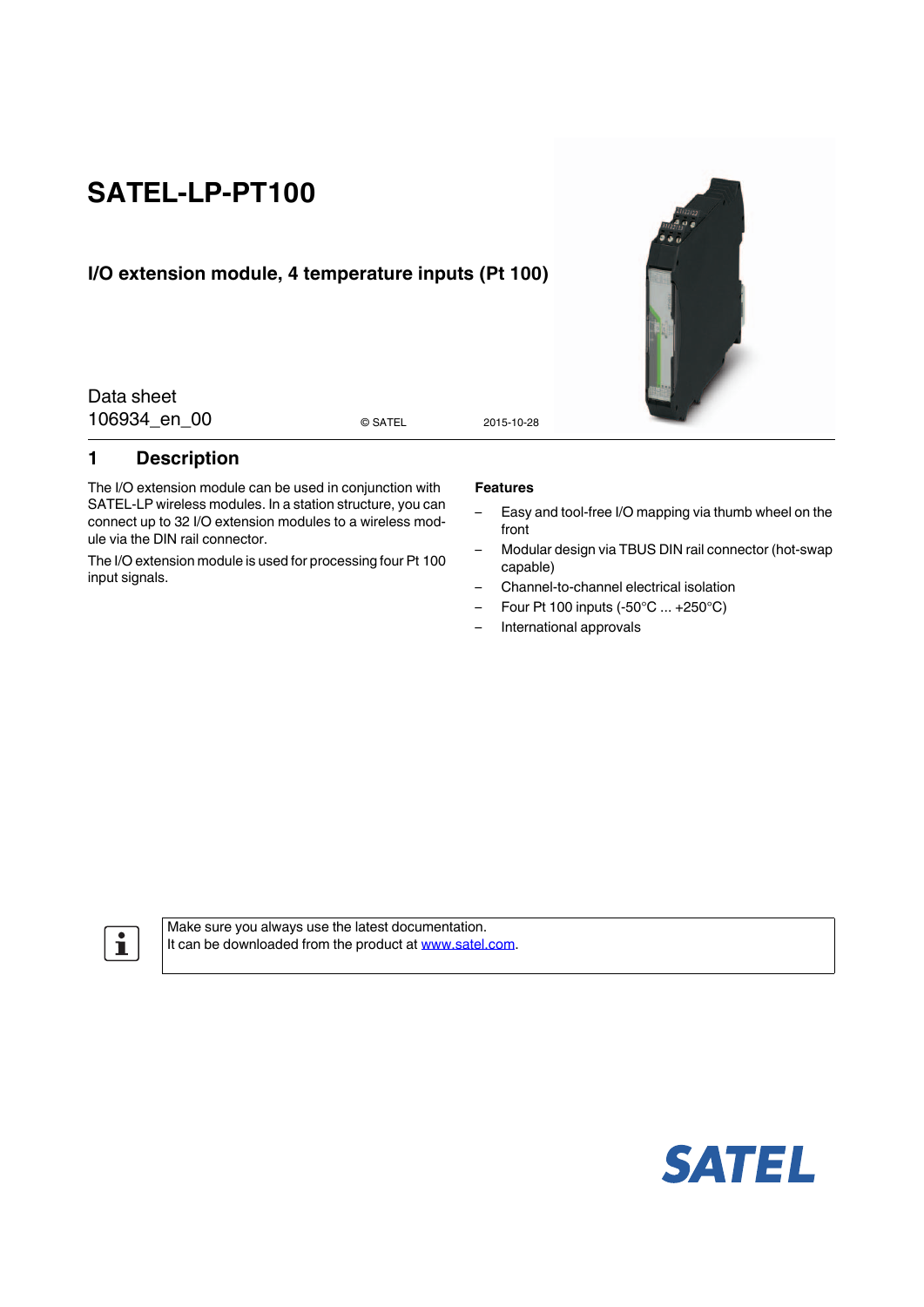<span id="page-1-0"></span>

| $\mathbf{2}$<br>1. |            | <b>Table of contents</b> |  |
|--------------------|------------|--------------------------|--|
| 2                  |            |                          |  |
| 3                  |            |                          |  |
| 4                  |            |                          |  |
| 5                  |            |                          |  |
|                    | 5.1<br>5.2 |                          |  |
| 6                  |            |                          |  |
|                    | 6.1        |                          |  |
|                    | 6.2<br>6.3 |                          |  |
|                    | 6.4        |                          |  |
|                    | 6.5        |                          |  |
|                    | 6.6        |                          |  |
|                    | 6.7        |                          |  |
|                    | 6.8        |                          |  |
|                    | 6.9        |                          |  |
| 7                  |            |                          |  |
| 8                  |            |                          |  |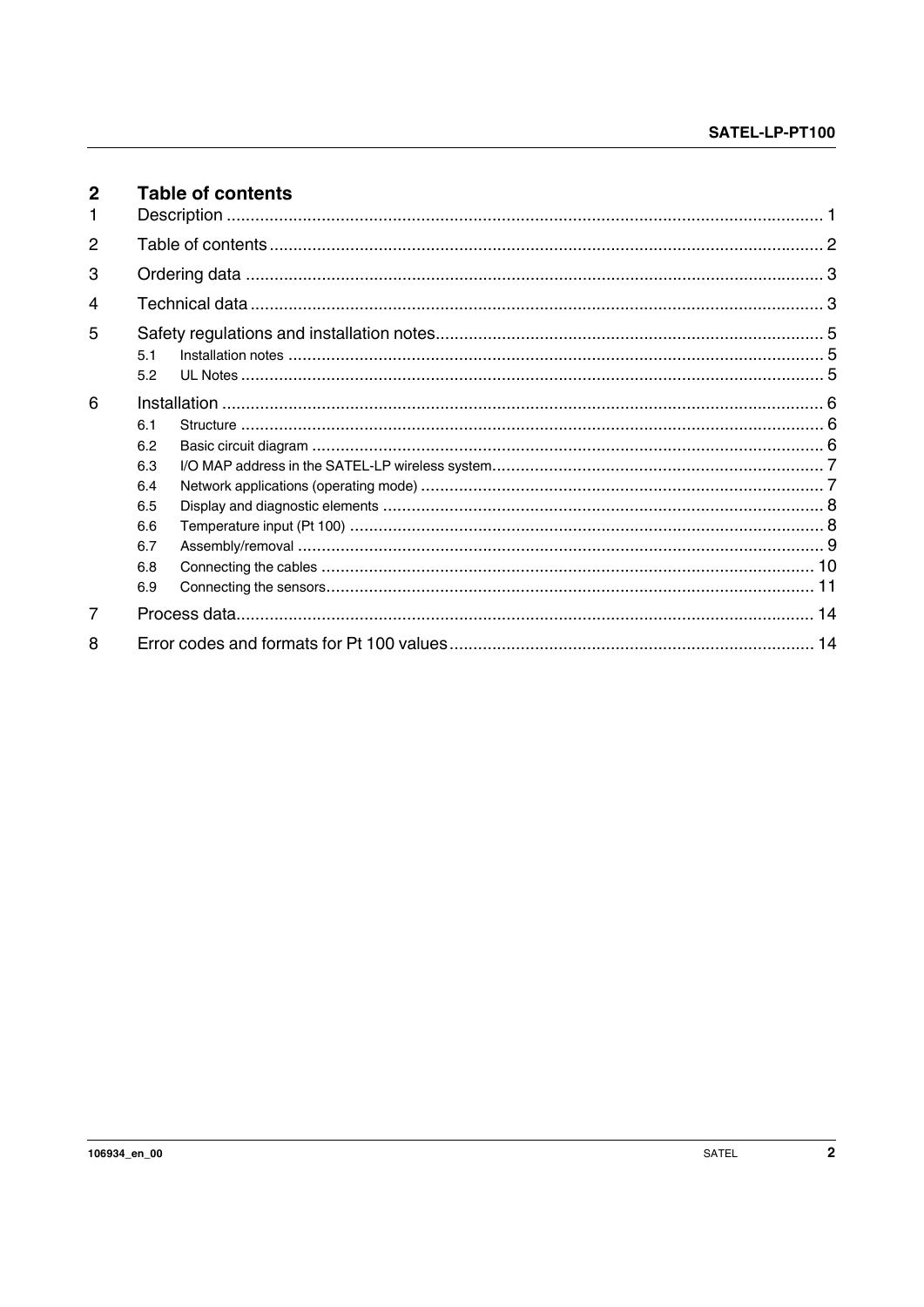# <span id="page-2-0"></span>**3 Ordering data**

| <b>Description</b>                                                                                                                                                                                                       | <b>Type</b>    | Order No. | Pcs./Pkt. |
|--------------------------------------------------------------------------------------------------------------------------------------------------------------------------------------------------------------------------|----------------|-----------|-----------|
| Temperature I/O extension module with 4 PT 100 inputs $(-50+250^{\circ}C)$ ,<br>with screw connection, including DIN rail connector                                                                                      | SATEL-LP-PT100 | YI0108    |           |
| <b>Accessories</b>                                                                                                                                                                                                       | <b>Type</b>    | Order No. | Pcs./Pkt. |
| 2400 MHz wireless transceiver with RS-232, RS-485 2-wire interface,<br>expandable with I/O extension modules, with screw connection, antenna<br>connection: RSMA (female), including DIN rail connector, without antenna | SATEL-LP24     | YM0424    |           |
| 868 MHz wireless transceiver with RS-232, RS-485 2-wire interface,<br>expandable with I/O extension modules, with screw connection, antenna<br>connection: RSMA (female), including DIN rail connector, without antenna. | SATEL-LP8      | YM0408    |           |
| 900 MHz wireless transceiver (transmitter and receiver) with RS-232 and<br>RS-485 interface, can be extended with I/O extension modules                                                                                  | SATEL-LP9      | YM0409    |           |
| Analog I/O extension module with 4 analog current/voltage outputs<br>(0/4 mA  20 mA, 0 10 V), with screw connection, incl. DIN rail connector                                                                            | SATEL-LP-AO4   | YI0104    |           |

# <span id="page-2-1"></span>**4 Technical data**

| <b>Dimensions</b>                                                                                                           |                                                             |  |  |
|-----------------------------------------------------------------------------------------------------------------------------|-------------------------------------------------------------|--|--|
| Dimensions W/H/D                                                                                                            | 17.5 mm / 99 mm / 114.5 mm                                  |  |  |
| <b>General data</b>                                                                                                         |                                                             |  |  |
| Overvoltage category                                                                                                        | $\mathbf{I}$                                                |  |  |
| Mounting position                                                                                                           | any, on standard DIN rail NS 35 in accordance with EN 60715 |  |  |
| Degree of protection                                                                                                        | <b>IP20</b>                                                 |  |  |
| Pollution degree                                                                                                            | $\overline{\mathbf{c}}$                                     |  |  |
| Type of housing                                                                                                             | PA 6.6-FR, green                                            |  |  |
| Flammability rating according to UL 94                                                                                      | V <sub>0</sub>                                              |  |  |
| MTTF (mean time to failure) Telcordia standard, 25°C temperature,<br>21% operating cycle (5 days a week, 8 hours a day)     | 1249 Years                                                  |  |  |
| MTTF (mean time to failure) Telcordia standard, 40°C temperature,<br>34.25% operating cycle (5 days a week, 12 hours a day) | 506 Years                                                   |  |  |
| MTTF (mean time to failure) Telcordia standard, temperature 40 °C,<br>operating cycle 100 % (7 days a week, 24 hours a day) | 194 Years                                                   |  |  |
| <b>Supply</b>                                                                                                               |                                                             |  |  |
| Supply voltage range                                                                                                        | 19.2 V DC  30.5 V DC (TBUS)                                 |  |  |
| Max. current consumption                                                                                                    | $\leq$ 38 mA (At 24 V DC, at 25°C)                          |  |  |
| Transient surge protection                                                                                                  | Yes                                                         |  |  |
| Pt 100 input                                                                                                                |                                                             |  |  |
| Number of inputs                                                                                                            | 4                                                           |  |  |
| Sensor input current                                                                                                        | 1 mA (constant)                                             |  |  |
| Temperature measuring range                                                                                                 | -50 °C  250 °C                                              |  |  |
| Connection method                                                                                                           | 2, 3-wire                                                   |  |  |
| Max. permissible overall conductor resistance                                                                               | $25 \Omega$                                                 |  |  |
| Process data channel                                                                                                        | 16 Bit (per channel)                                        |  |  |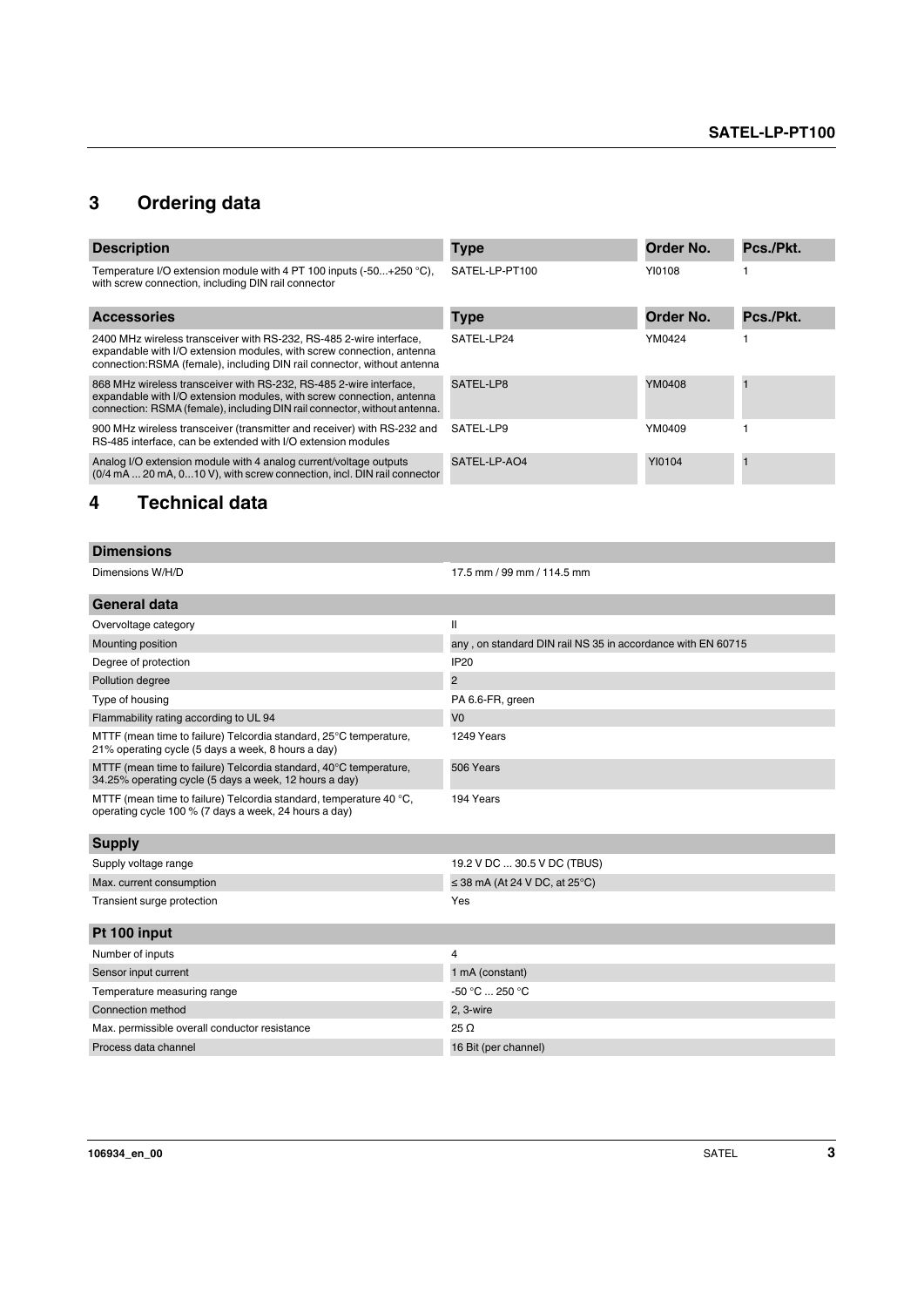| <b>Electrical isolation</b>                           |                                                                                                                                              |  |  |
|-------------------------------------------------------|----------------------------------------------------------------------------------------------------------------------------------------------|--|--|
| Pt 100 inputs                                         | 50 V (Rated insulation voltage (in each case between the Pt 100 inputs / TBUS<br>supply, reinforced insulation in accordance with EN 61010)) |  |  |
| Neighboring devices                                   | 300 V (Rated insulation voltage (to adjacent devices, basic insulation in accor-<br>dance with EN 61010))                                    |  |  |
| <b>Test voltage</b>                                   |                                                                                                                                              |  |  |
| Pt 100                                                | 1.5 kV AC (50 Hz, 1 min.)                                                                                                                    |  |  |
| <b>Connection data</b>                                |                                                                                                                                              |  |  |
| Connection method                                     | Screw connection                                                                                                                             |  |  |
| Conductor cross section, solid                        | 0.2 mm <sup>2</sup> 2.5 mm <sup>2</sup>                                                                                                      |  |  |
| Conductor cross section, flexible                     | 0.2 mm <sup>2</sup> 2.5 mm <sup>2</sup>                                                                                                      |  |  |
| Conductor cross section AWG/kcmil                     | 24  14                                                                                                                                       |  |  |
| Stripping length                                      | 7 mm                                                                                                                                         |  |  |
| <b>Tightening torque</b>                              | $0.6$ Nm                                                                                                                                     |  |  |
|                                                       |                                                                                                                                              |  |  |
| <b>Status indication</b>                              |                                                                                                                                              |  |  |
| Status display                                        | Green LED (supply voltage, PWR)<br>Green LED (bus communication, DAT)<br>Red LED (periphery error, ERR)                                      |  |  |
| <b>Ambient conditions</b>                             |                                                                                                                                              |  |  |
| Ambient temperature (operation)                       | -40 °C  70 °C<br>$-40$ °F $$ 158 °F                                                                                                          |  |  |
| Ambient temperature (storage/transport)               | -40 °C  85 °C<br>-40 °F  185 °F                                                                                                              |  |  |
| Permissible humidity (operation)                      | 20 %  85 %                                                                                                                                   |  |  |
| Permissible humidity (storage/transport)              | 20 %  85 %                                                                                                                                   |  |  |
| Altitude                                              | 2000 m                                                                                                                                       |  |  |
| Vibration (operation)                                 | in accordance with IEC 60068-2-6: 5g, 10 Hz  150 Hz                                                                                          |  |  |
| Shock                                                 | 16g, 11 ms                                                                                                                                   |  |  |
| <b>Certification</b>                                  |                                                                                                                                              |  |  |
| Conformance                                           | CE-compliant                                                                                                                                 |  |  |
| UL, USA / Canada                                      | UL 508 Listed<br>Class I, Div. 2, Groups A, B, C, D T4A<br>Class I, Zone 2, IIC T4                                                           |  |  |
| <b>Conformance</b>                                    |                                                                                                                                              |  |  |
| EMC directive 2004/108/EC                             | EN 61000-6-2; EN 61000-6-4                                                                                                                   |  |  |
| Tolerances influenced by electromagnetic interference |                                                                                                                                              |  |  |
| Type of electromagnetic interference                  | Typical deviation of the measuring range final value (cur-                                                                                   |  |  |

|                                                                 | rent input)     |                     |
|-----------------------------------------------------------------|-----------------|---------------------|
| $\overline{\phantom{a}}$                                        | Relative        | Absolute            |
| Electromagnetic fields according to EN 61000-4-3/IEC 61000-4-3  | $< \pm 0.35 \%$ | $\pm 0.6^{\circ}$ C |
| Conducted interference according to EN 61000-4-6/IEC 61000-4-6  | $< \pm 0.1 \%$  | $\pm 0.3$ °C        |
| Fast transients (burst) according to EN 61000-4-4/IEC 61000-4-4 | $< \pm 0.1 \%$  | $\pm 0.3$ °C        |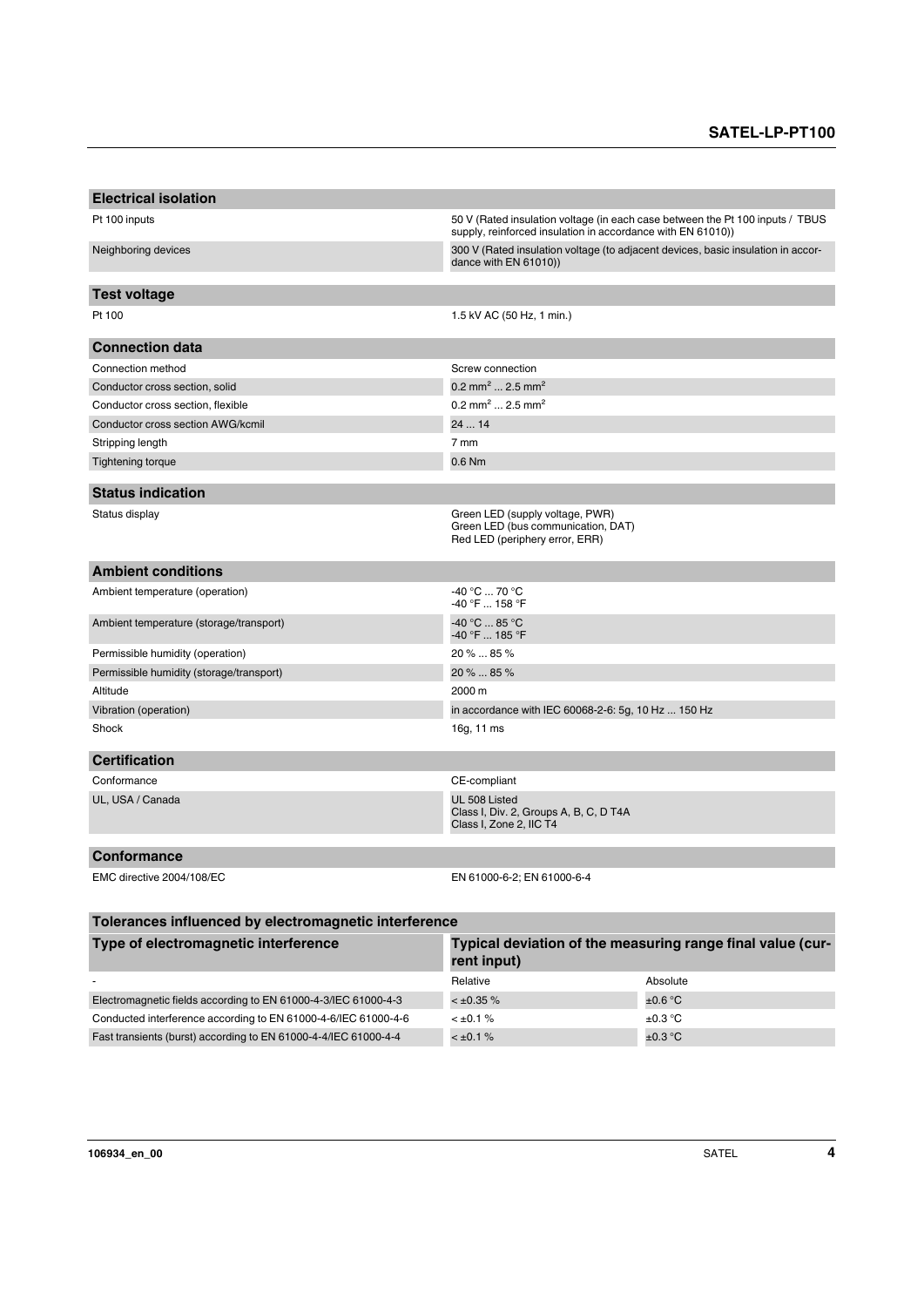# <span id="page-4-0"></span>**5 Safety regulations and installation notes**



### **WARNING: Risk of electric shock**

– Provide a switch/circuit breaker close to the device, which is labeled as the disconnect device for this device or the entire control cabinet.

- Disconnect the device from all power sources during maintenance work and configuration (the device can remain connected to SELV or PELV circuits).
- The housing of the device provides a basic insulation against the neighboring devices, for 300 V eff. If several devices are installed next to each other, this has to be taken into account, and additional insulation has to be installed if necessary. If the neighboring device is equipped with basic insulation, no additional insulation is necessary.

#### <span id="page-4-1"></span>**5.1 Installation notes**



#### **WARNING:**

Observe the following safety notes when using the device.

- **•** Installation, operation, and maintenance may only be carried out by qualified electricians. Follow the installation instructions as described.
- **•** When installing and operating the device, the applicable regulations and safety directives (including national safety directives), as well as general technical regulations, must be observed. The technical data is provided in the package slip and on the certificates (conformity assessment, additional approvals where applicable).
- **•** The device must not be opened or modified. Do not repair the device yourself, replace it with an equivalent device. Repairs may only be carried out by the manufacturer. The manufacturer is not liable for damage resulting from violation.
- **•** The IP20 protection (IEC 60529/EN 60529) of the device is intended for use in a clean and dry environment. The device must not be subject to mechanical strain and/or thermal loads, which exceed the limits described.
- **•** To protect the device against mechanical or electrical damage, install it in a suitable housing with appropriate degree of protection as per IEC 60529.
- **•** The device complies with the EMC regulations for industrial areas (EMC class A). When using the device in residential areas, it may cause radio interference.

#### <span id="page-4-2"></span>**5.2 UL Notes**

#### **INDUSTRIAL CONTROL EQUIPMENT FOR HAZARD-OUS LOCATIONS 45FP**

- A This equipment is suitable for use in Class I, Zone 2, IIC T4 and Class I, Division 2, Groups A, B, C,D T4A hazardous locations or non-hazardous locations only.
- B WARNING EXPLOSION HAZARD DO NOT DIS-CONNECT EQUIPMENT UNLESS POWER HAS BEEN SWITCHED OFF OR THE AREA IS KNOWN TO BE NON-HAZARDOUS.
- C WARNING EXPLOSION HAZARD SUBSTITU-TION OF COMPONENTS MAY IMPAIR SUITABILITY FOR CLASS 1, DIVISION 2.
- D These devices are open-type devices that are to be installed in an enclosure suitable for the environment that is only accessible with the use of a tool.
- E WARNING Exposure to some chemicals may degrade the sealing properties of materials used in relays within this device.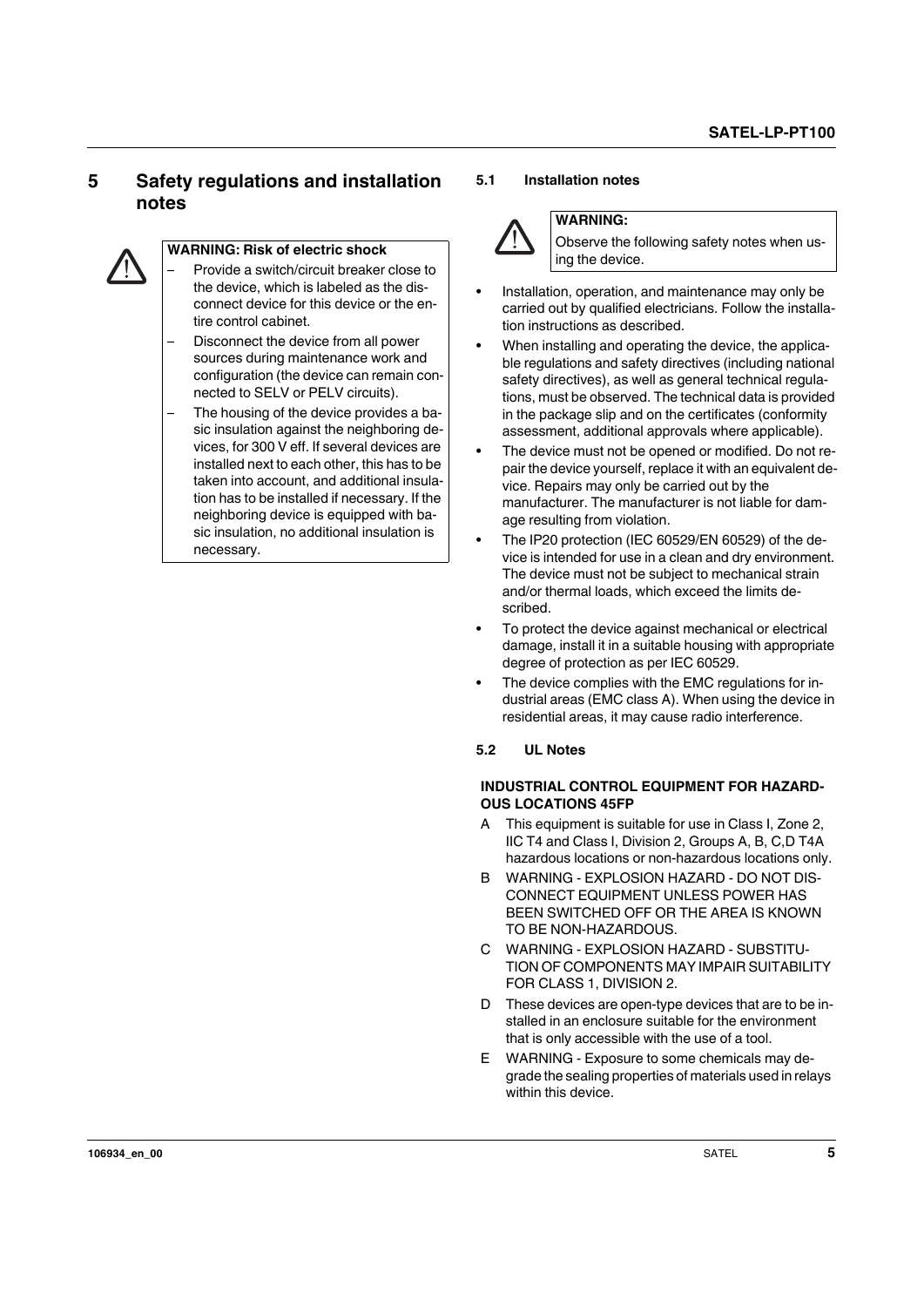# <span id="page-5-0"></span>**6 Installation**



## **NOTE: electrostatic discharge!**

The device contains components that can be damaged or destroyed by electrostatic discharge. When handling the device, observe the necessary safety precautions against electrostatic discharge (ESD) according to EN 61340-5-1 and IEC 61340-5-1.

#### <span id="page-5-1"></span>**6.1 Structure**



#### <span id="page-5-2"></span>**6.2 Basic circuit diagram**





Figure 1 Function elements

| 9<br><b>PARTICIPS</b><br>8 |                                                  |  |  |  |
|----------------------------|--------------------------------------------------|--|--|--|
|                            | Figure 1 Function elements                       |  |  |  |
| Pos.                       | <b>Designation</b>                               |  |  |  |
| $\mathbf{1}$               | Pt 100 input 2 for 2- and 3-wire sensors         |  |  |  |
| $\overline{c}$             | Pt 100 input 1 for 2- and 3-wire sensors         |  |  |  |
| 3                          | White thumbwheel for setting the I/O-MAP address |  |  |  |
| 4                          | Connection option for TBUS DIN rail connector    |  |  |  |
| 5                          | DIN rail                                         |  |  |  |
| 6                          | Metal foot catch for DIN rail fixing             |  |  |  |
| $\overline{7}$             | Pt 100 input 3 for 2- and 3-wire sensors         |  |  |  |
| 8                          | Pt 100 input 4 for 2- and 3-wire sensors         |  |  |  |
| 9                          | ERR status LED, red (communication error)        |  |  |  |
| 10                         | DAT status LED, green (BUS communication)        |  |  |  |
| 11                         | PWR status LED, green (supply voltage)           |  |  |  |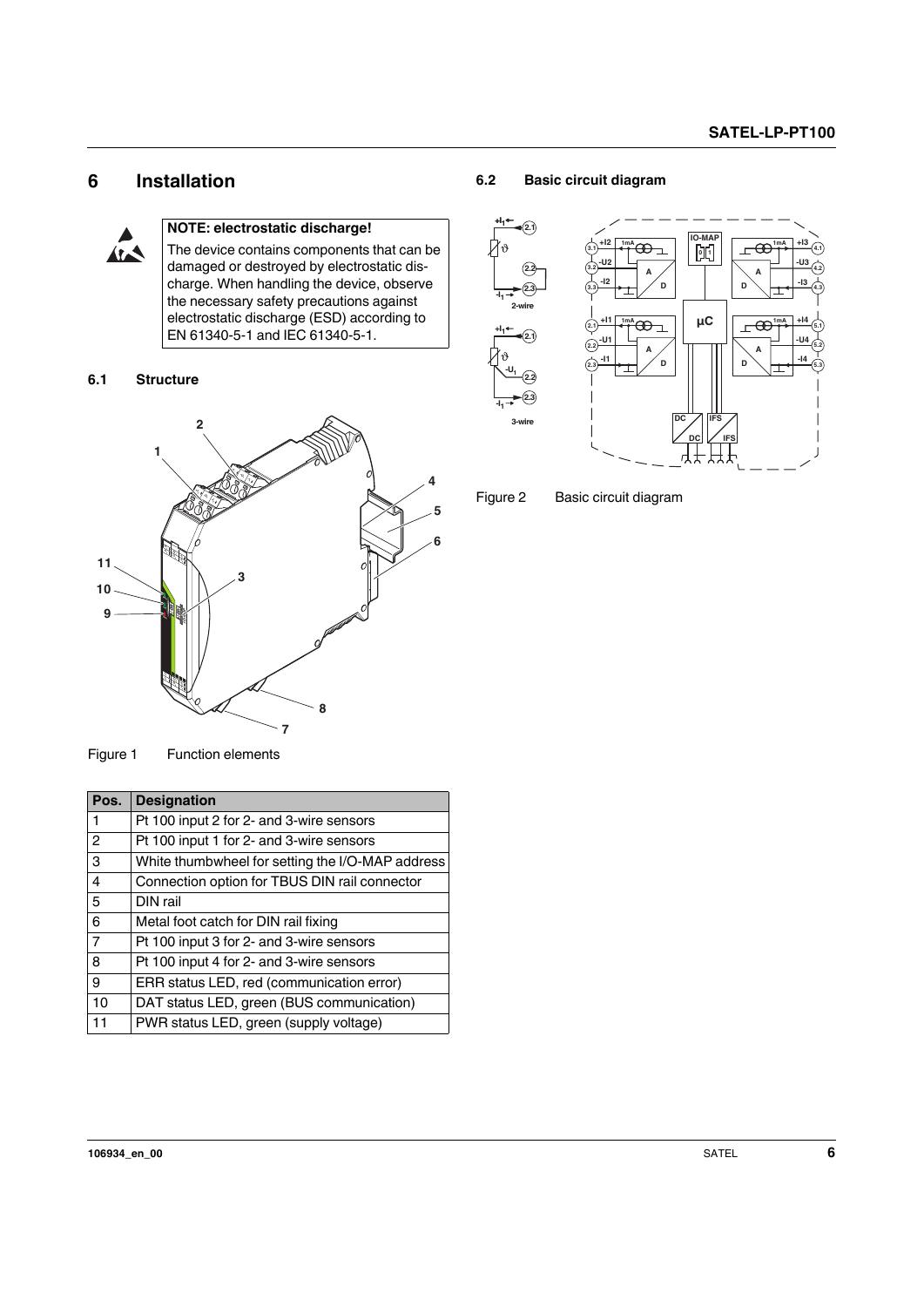#### <span id="page-6-0"></span>**6.3 I/O MAP address in the SATEL-LP wireless system**



Figure 3 Thumb wheel

Use the thumbwheel to set the I/O-MAP address. The extension module in the SATEL-LP wireless system is addressed using the I/O-MAP address.

On the entire wireless network, addresses 1 to 99 (I/O MAP) (maximum) may be assigned for the I/O extension modules.



The I/O MAP address of an input module may only appear once in the network.

| Thumbwheel    | <b>Description</b>                                                                             |  |
|---------------|------------------------------------------------------------------------------------------------|--|
| $01 - 99$     | I/O MAP address                                                                                |  |
| 00            | Delivery state                                                                                 |  |
| **. $1* - 9*$ | Setting not permitted                                                                          |  |
| $*1 - *9$     | Interface System slave address, for use<br>with other Interface System (IFS) master<br>devices |  |

#### <span id="page-6-1"></span>**6.4 Network applications (operating mode)**

You can set the network application of the wireless module with the SATEL-LP-CONF software. All SATEL-LP wireless modules are set to I/O data mode (wire in/wire out) by default.

#### **Wireless module in I/O data mode**

The input device must be provided with the same I/O MAP address as the assigned output device at the other wireless station (I/O mapping).

| <b>Example:</b> | <b>I/O MAP address</b> |
|-----------------|------------------------|
| SATEL-LP-PT100  | 02                     |
| I SATEL-LP-AO4  | 02                     |

Only the SATEL-LP-AO4 module can be assigned to the SATEL-LP-PT100 module.

The Pt 100 inputs, T1 ... T4, can be configured to the analog outputs I1/U1 ... I4/U4 of the SATEL-LP-AO4 extension module.

| Pt 100 input     | <b>Analog output</b> |    |      |
|------------------|----------------------|----|------|
| -50°C $\,$       | 0 <sub>m</sub> A     | or | 0 V  |
| $+250^{\circ}$ C | 20 mA or             |    | 10 V |

#### **Wireless module in PLC/Modbus RTU mode**

The I/O MAP address of an input module may only appear once in the network.

The input data is saved in a Modbus memory map in the SATEL-LP master wireless module. You can read or write the process data via the serial interface of the master wireless module (RAD-ID = 01) using the Modbus RTU commands (see Section 7).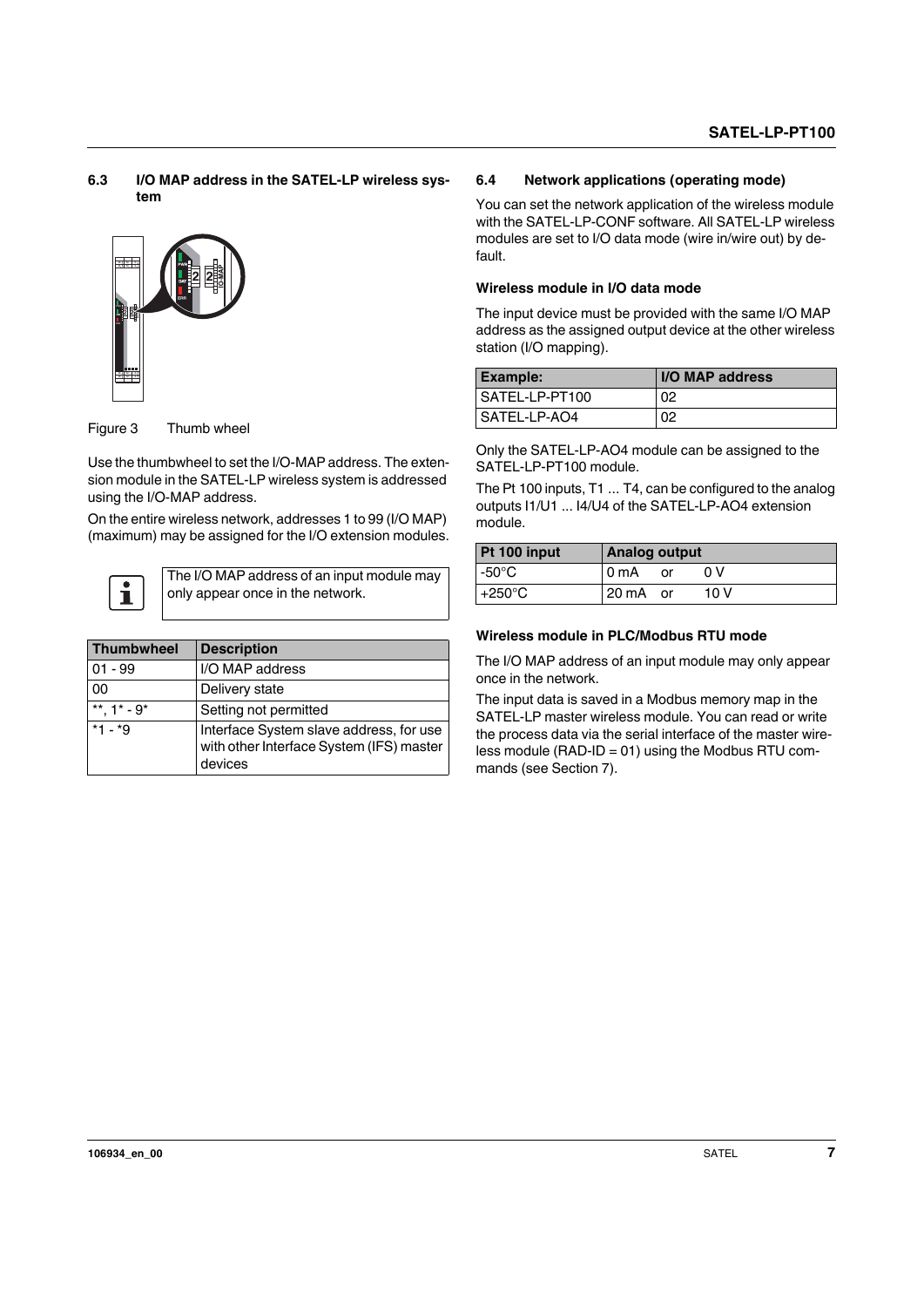#### <span id="page-7-0"></span>**6.5 Display and diagnostic elements**

The I/O extension module uses a total of three LEDs to indicate the operating states.



Figure 4 Display and diagnostic elements

### **PWR LED**

The green PWR LED indicates the supply voltage status.

| OFF | No supply voltage |
|-----|-------------------|
|-----|-------------------|

ON Supply voltage OK

### **DAT LED**

The green DAT LED indicates the bus communication status. OFF No communication

| UFF      | <u>NO COMMUNICATION</u>       |
|----------|-------------------------------|
| Flashing | Configuration/addressing mode |

ON Cyclic data communication

### **ERR LED**

The red ERR LED indicates the error status, e.g., no corresponding output module found (e.g., incorrect addressing).

| <b>OFF</b> |                  | No error                |
|------------|------------------|-------------------------|
| Flashing   | Slow<br>(1.4 Hz) | I/O-MAP address changed |
|            | Fast<br>(2.8 Hz) | No bus communication    |
| ON         |                  | Critical internal error |

#### <span id="page-7-1"></span>**6.6 Temperature input (Pt 100)**

The Pt 100 inputs of the extension module can process temperatures from -50 °C ... +250 °C.

All the inputs are electrically isolated from one another, from the supply voltage (via bus foot), and from other electronic components.

Pt 100 resistance thermometers can be connected to the SATEL-LP-PT100 I/O extension module. The thermometers change their resistance depending on the temperature. The Pt 100 input signals are acquired by the SATEL-LP-PT100 and can be mapped to proportional, analog voltage or current signals of the SATEL-LP-AO4 output module. Thus, conclusions can be made about the temperature via the standard analog signal.

 $1 °C \hat{=} 66.66 \mu A$ 



Figure 5 Current strength [mA] depending on the temperature [°C]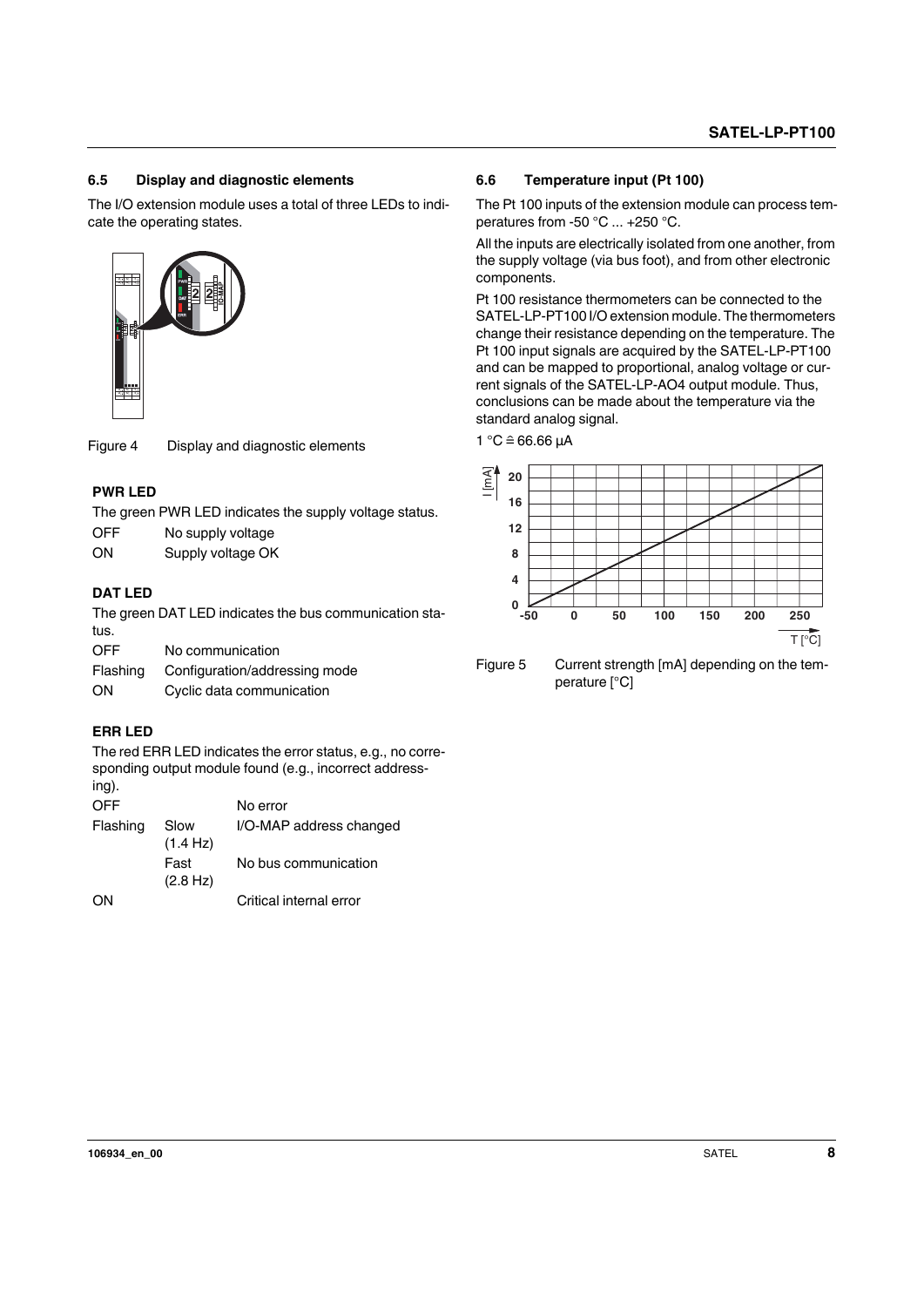### <span id="page-8-0"></span>**6.7 Assembly/removal**

#### **Connection station with I/O extension modules**

Up to 32 different I/O extension modules can be connected to every wireless module via the DIN rail connector (see accessories). Data is transmitted and power is supplied to the I/O extension modules via the bus foot.



Figure 6 SATEL-LP connection station with up to 32 I/O extension modules

The I/O extension modules must only be mounted to the right of the wireless module.

**To mount on the DIN rail connector, proceed as follows:**



Figure 7 Mounting and removing

When using the device in a connection station, use the 17.5 mm wide DIN rail connector supplied. Only use the DIN rail connector in connection with 24 V DC devices.

- **•** Connect the DIN rail connectors together for a connection station.
- **•** Push the connected DIN rail connectors into the DIN rail.
- **•** Place the device onto the DIN rail from above. Ensure the device and DIN rail connector are aligned correctly.
- **•** Holding the device by the housing cover, carefully push the device towards the mounting surface so that the device bus connector is securely fixed onto the DIN rail connector.
- **•** Once the snap-on foot has been audibly snapped onto the DIN rail, check that it is fixed securely. The device is only mechanically secured via the DIN rail.
- **•** Connect the desired number of I/O extension modules to the wireless module via the DIN rail connector.
- **•** Install the device in suitable housing to meet the requirements for the protection class.
- **•** During startup, check that the device is operating, wired, and marked correctly.

#### **To remove, proceed as follows:**

- **•** Use a suitable screwdriver to release the locking mechanism on the snap-on foot of the device.
- **•** Hold onto the device by the housing cover and carefully tilt it upwards.
- **•** Carefully lift the device off the DIN rail connector and the DIN rail.

 $\mathbf{i}$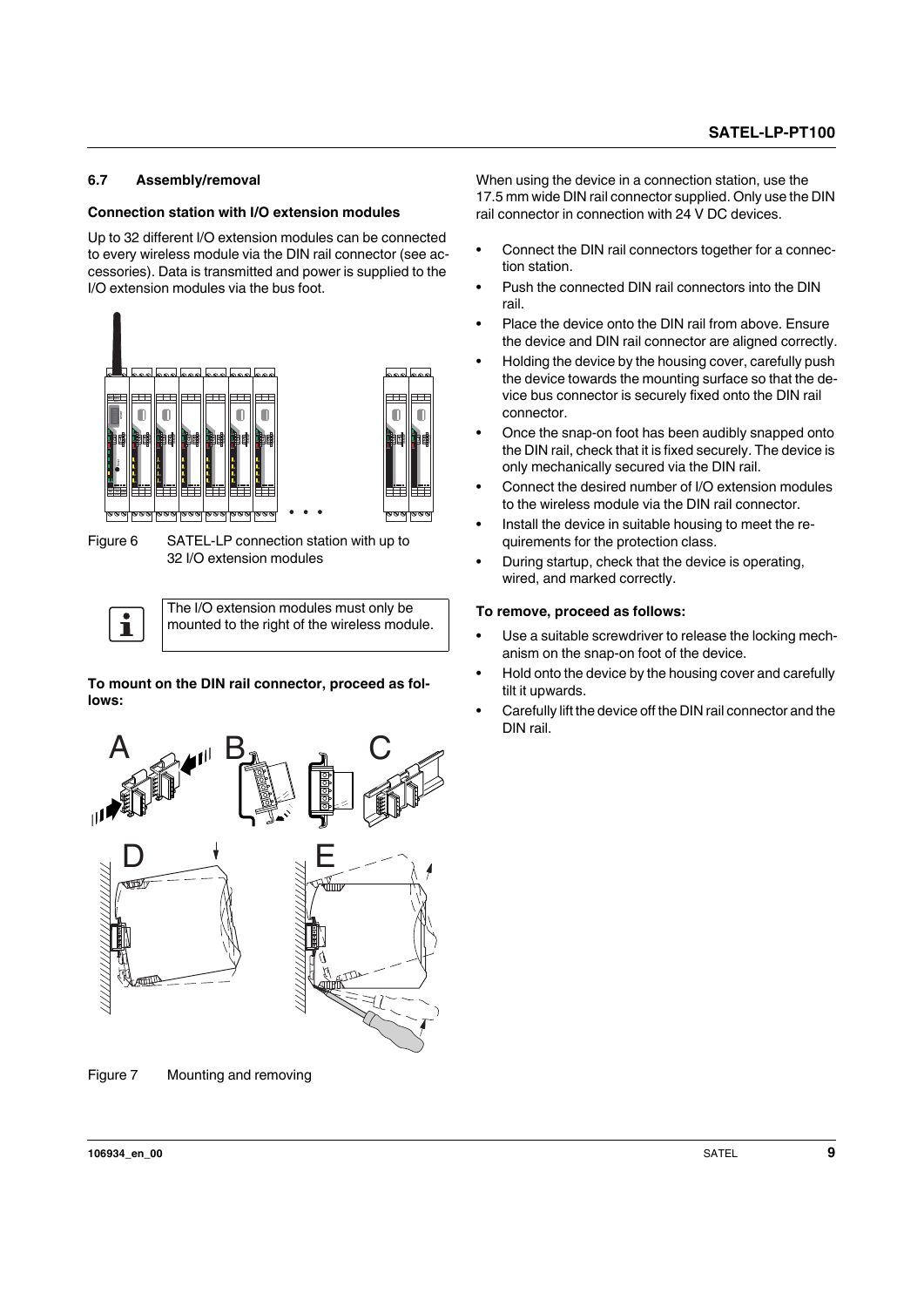#### <span id="page-9-0"></span>**6.8 Connecting the cables**



Figure 8 Connecting the cables

- **•** Crimp ferrules to the wires. Permissible cable cross section: 0.2...2.5 mm².
- **•** Insert the wire with ferrule into the corresponding connection terminal block.
- **•** Use a screwdriver to tighten the screw in the opening above the connection terminal block. Tightening torque: 0.6 Nm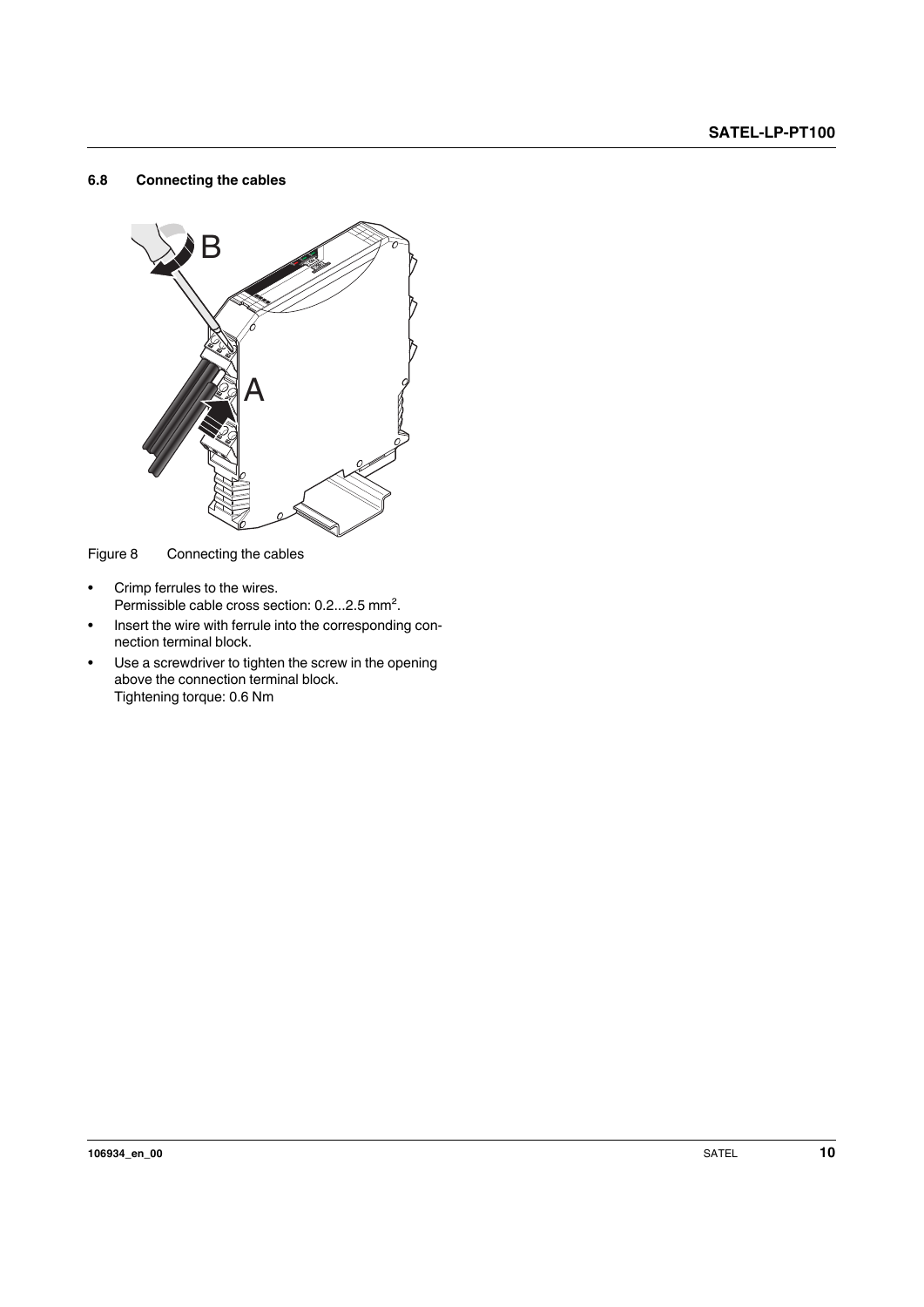#### <span id="page-10-0"></span>**6.9 Connecting the sensors**

You can connect 2-wire or 3-wire sensors to the extension module. Take into account the measuring errors depending on the different measuring methods.

#### **2-wire connection method**

With 2-wire technology, you need an insertion bridge between terminals x.2 and x.3.

For short distances (< 10 m).

- **•** Connect the Pt 100 sensor to terminals x.1 and x.3.
- **•** Bridge the terminals x.2 and x.3.

2-wire connection technology is the most cost-effective connection method. The temperature-related voltage is not directly measured at the sensor and is therefore falsified by the two cable resistances. The measuring errors that occur may render the entire measurement useless.



Cable resistances  $R_{L1}$  and  $R_{L2}$  are incorporated in the measurement result directly and falsify the result accordingly.



Figure 9 2-wire connection technology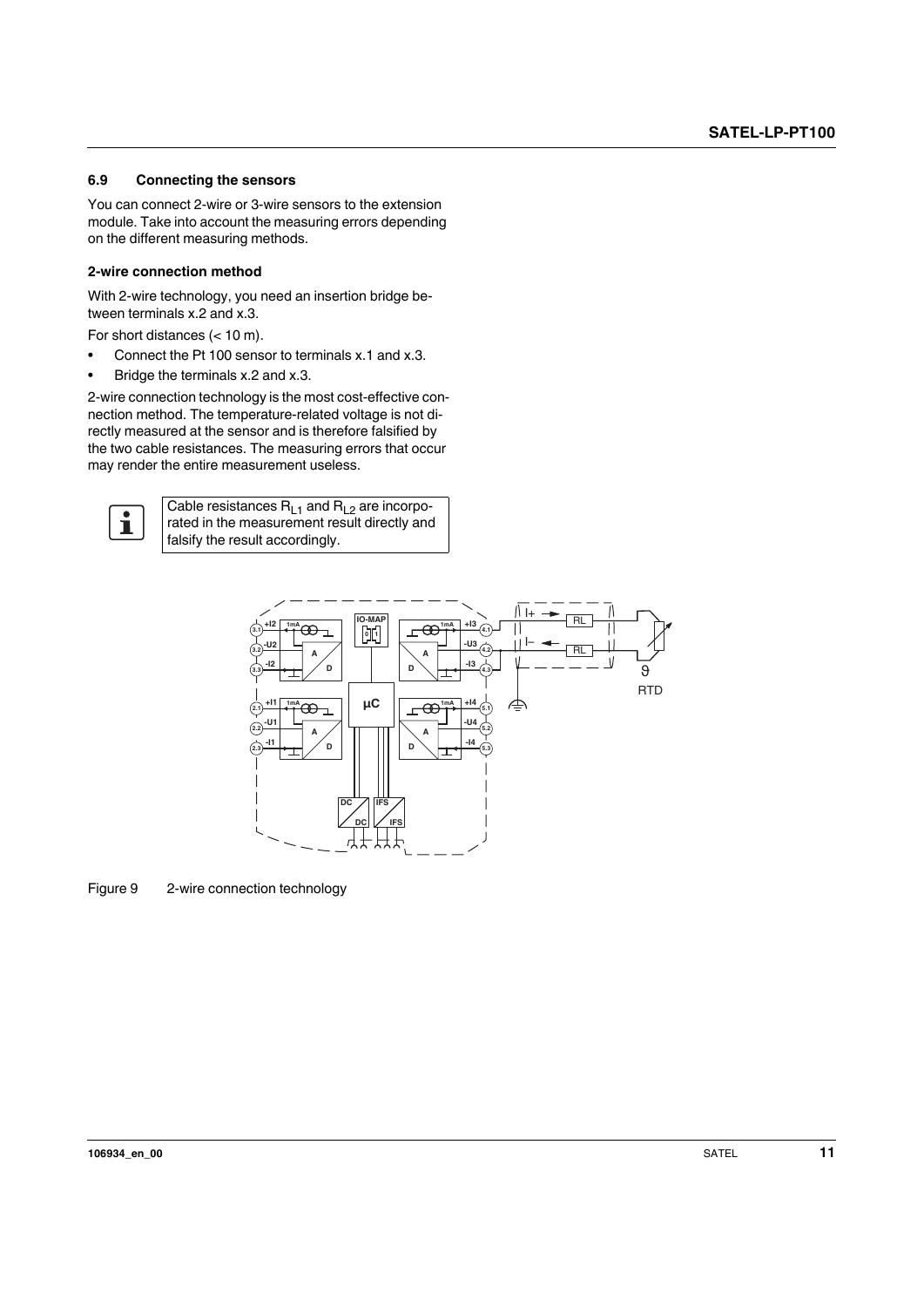#### **3-wire connection method**

For long distances between the PT 100 sensor and the extension module. To compensate the wire resistances, all wire resistances must have exactly the same values ( $R_{L1}$  =  $R_{L2} = R_{L3}$ .

**•** Connect the Pt 100 sensor to terminals x.1, x.2, and x.3.

With 3-wire connection technology, the temperature-related voltage is measured several times. Corresponding calculations additionally reduce the effect of the cable resistance on the measurement result. The results are almost as good as those achieved using 4-wire technology.

The cable resistances  $R_L$  at terminals +I and -I must have the same value. This allows you to subtract the established cable resistance from the measurement result and to get the Pt 100 platinum resistance value.



Figure 10 3-wire connection method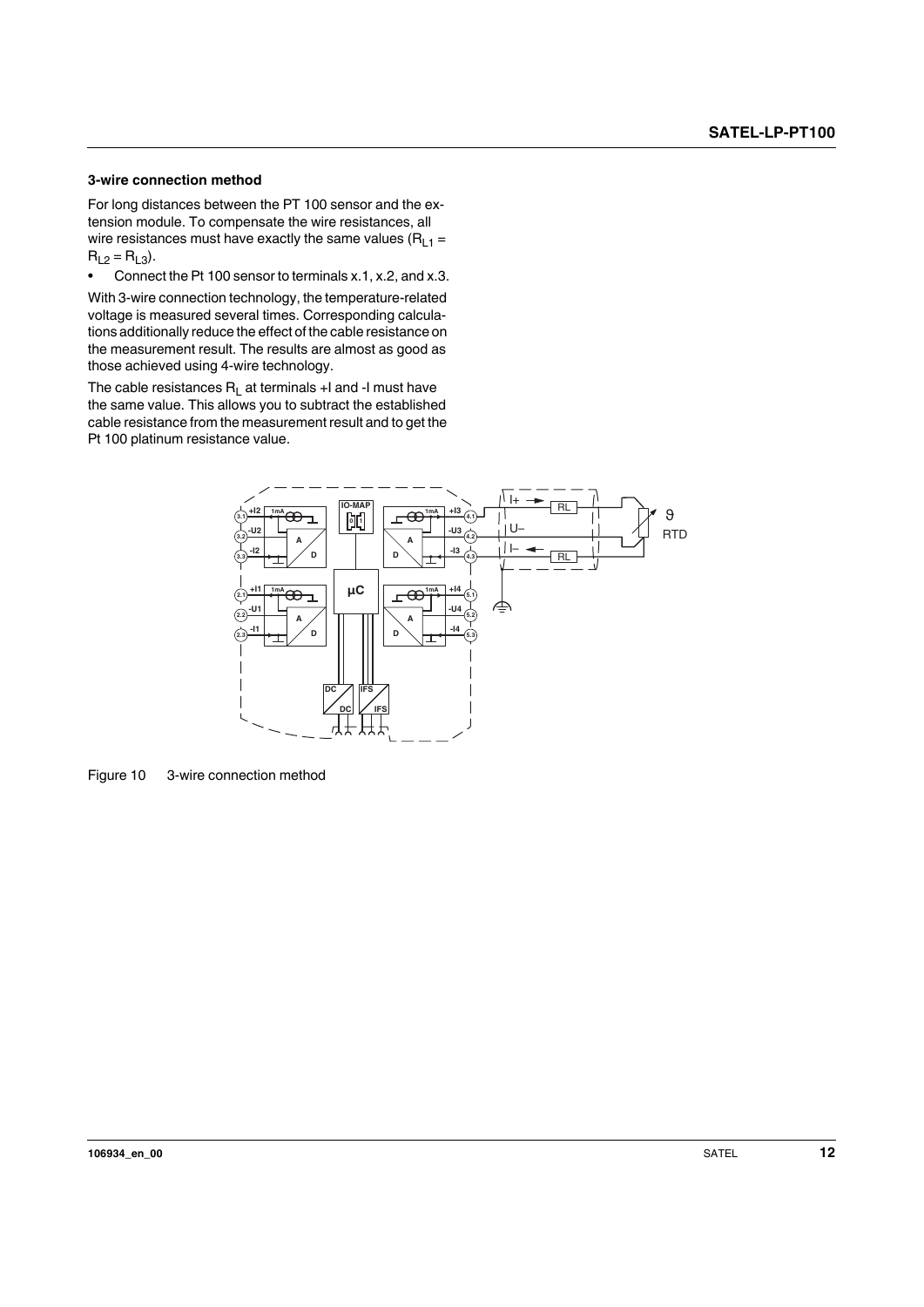#### **4-wire connection method**

The extension module does not support 4-wire connection technology.

- **•** If you want to use a 4-wire sensor, only connect three of the four wires.
- **•** The fourth wire should be left unwired. Otherwise there will be a different resistance in the +I and -I cables owing to the parallel connection of two cable resistances.



Figure 11 4-wire connection technology